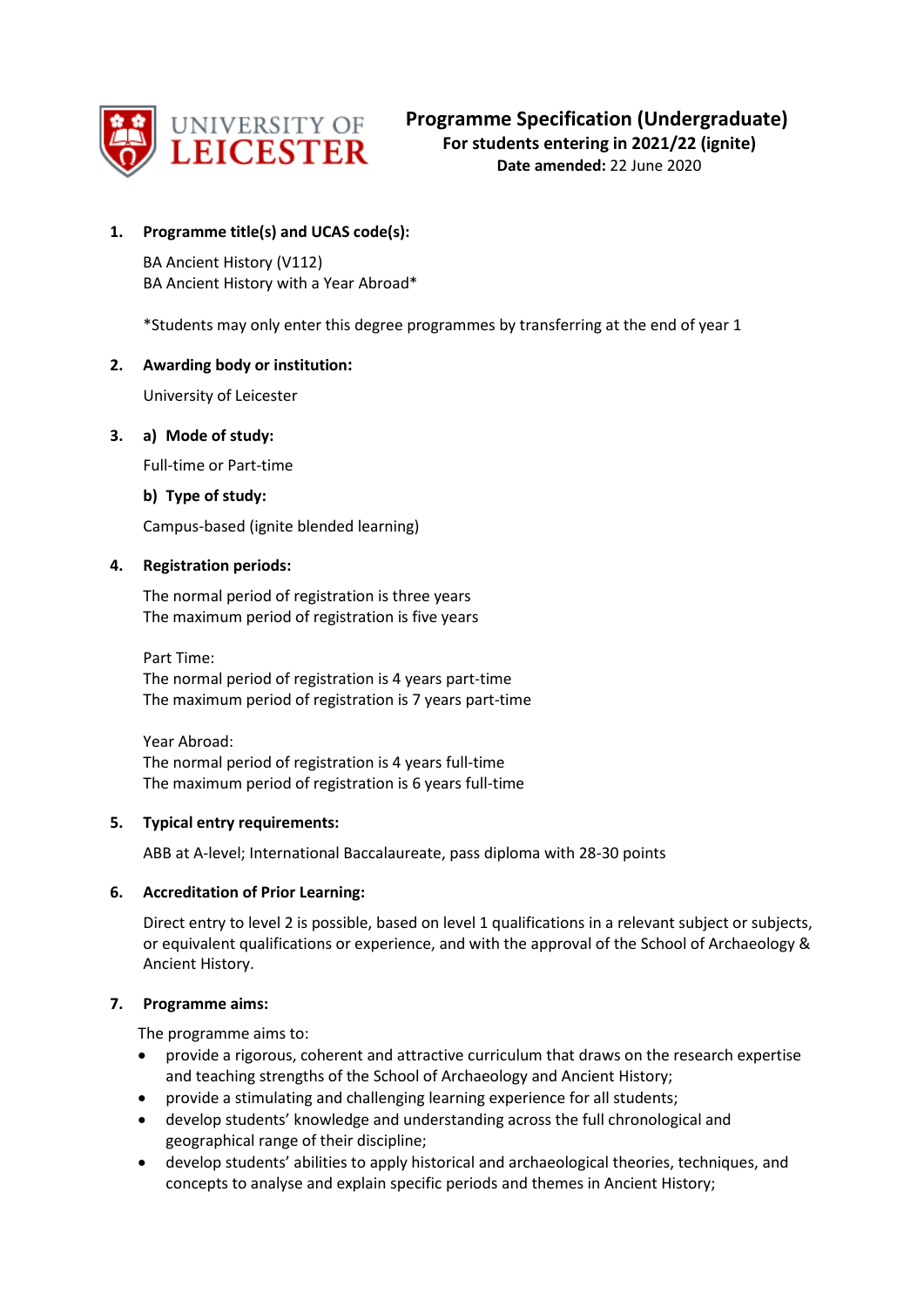- enable students to demonstrate a variety of approaches to understanding the past as used by historians of the ancient world (principally Greece and Rome, but not excluding other ancient cultures of the Mediterranean and western Asia);
- enable students to develop and demonstrate a range of skills necessary for the study of Ancient History;
- enable students to develop and demonstrate a range of transferable skills necessary for successful career development and a lifetime of effective independent learning.

In addition, the Year Abroad aims to:

- expand and broaden the curriculum through engagement with alternative academic traditions
- further deepen students' understanding of the specific periods and themes in Ancient History through study in a different academic context
- develop and enhance students' independence, confidence and global outlook
- reinforce the importance of internationalisation

## **8. Reference points used to inform the programme specification:**

- [QAA Benchmarking Statement for Classics and Ancient History \(2014\)](http://www.qaa.ac.uk/en/Publications/Documents/SBS-classics-14.pdf)
- The Framework for Higher Education Qualifications in England, Wales and Northern Ireland (FHEQ)
- [University of Leicester Learning Strategy](http://www2.le.ac.uk/offices/sas2/quality/learnteach)
- University of Leicester Employability Strategy
- University of Leicester Periodic Developmental Review Reports (March 2014)
- National Student Survey
- First Destinations Data
- Graduate Survey
- External Examiners' reports

## **9. Programme Outcomes:**

| <b>Intended Learning Outcomes</b>                  | <b>Teaching and Learning Methods</b>            | <b>How Demonstrated?</b>           |  |  |  |  |  |
|----------------------------------------------------|-------------------------------------------------|------------------------------------|--|--|--|--|--|
| (a) Discipline specific knowledge and competencies |                                                 |                                    |  |  |  |  |  |
|                                                    | (i) Mastery of an appropriate body of knowledge |                                    |  |  |  |  |  |
| Demonstrate mastery of an                          | Online lectures, tutorials,                     | Formative assessment: seminar      |  |  |  |  |  |
| appropriate body of                                | seminars, directed reading,                     | presentations, contributions to    |  |  |  |  |  |
| knowledge concerning the                           | museum visits, independent                      | discussions in tutorials and       |  |  |  |  |  |
| ancient world                                      | research, resource-based                        | seminars (feedback to be given     |  |  |  |  |  |
|                                                    | learning                                        | informally during individual       |  |  |  |  |  |
|                                                    |                                                 | meetings held during tutorial      |  |  |  |  |  |
|                                                    |                                                 | office hours)                      |  |  |  |  |  |
|                                                    |                                                 | Summative assessment:              |  |  |  |  |  |
|                                                    |                                                 | coursework essays; source          |  |  |  |  |  |
|                                                    |                                                 | analyses/portfolio; presentations; |  |  |  |  |  |
|                                                    |                                                 | examinations (including short      |  |  |  |  |  |
|                                                    |                                                 | answer, multiple-choice and        |  |  |  |  |  |
|                                                    |                                                 | essay questions); dissertation     |  |  |  |  |  |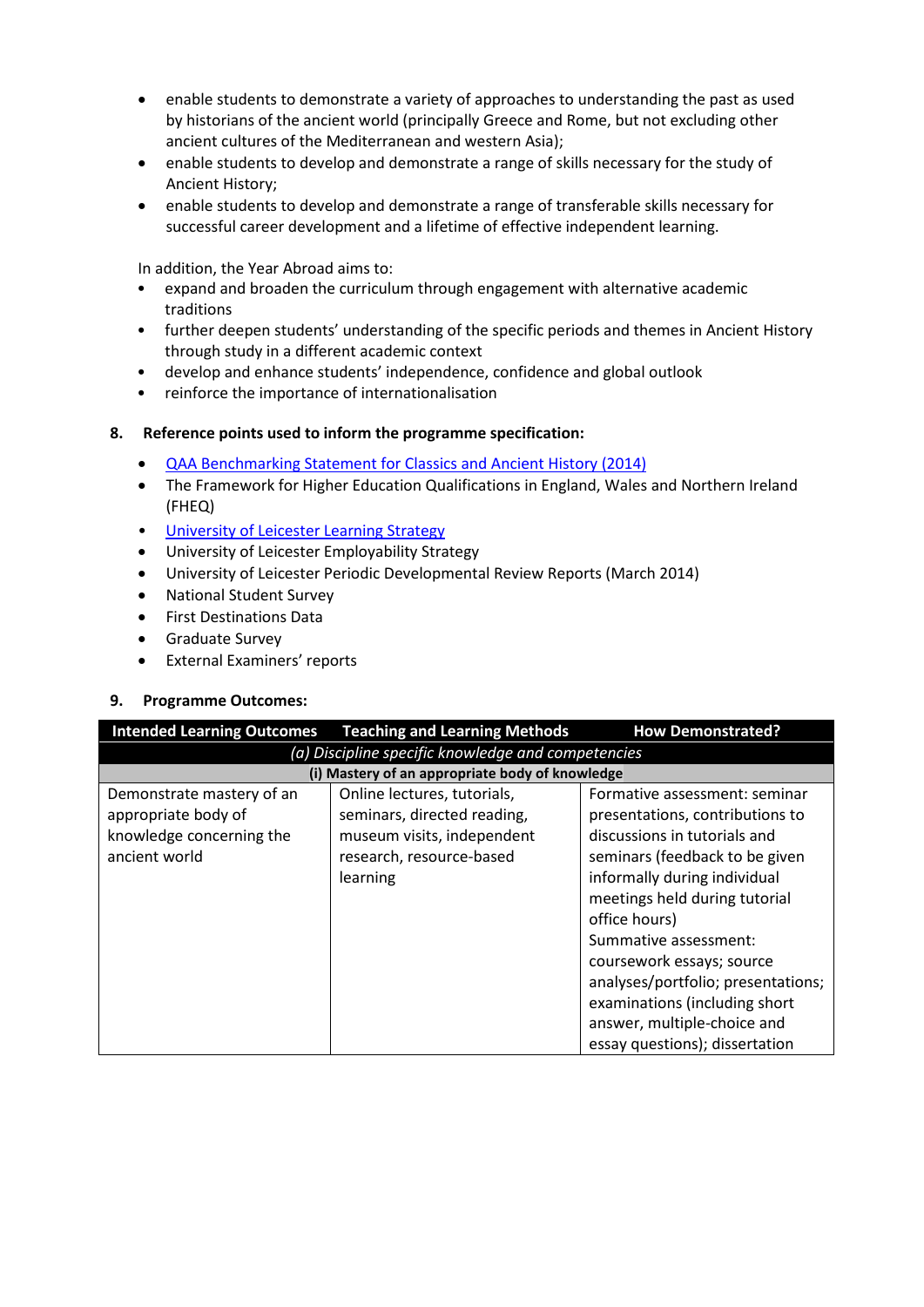| <b>Intended Learning Outcomes</b>                                                                                                                                                                                                                               | <b>Teaching and Learning Methods</b>                                                                                                                                                                                                      | <b>How Demonstrated?</b>                                                                                                                                                                                                                                                                                                                                      |
|-----------------------------------------------------------------------------------------------------------------------------------------------------------------------------------------------------------------------------------------------------------------|-------------------------------------------------------------------------------------------------------------------------------------------------------------------------------------------------------------------------------------------|---------------------------------------------------------------------------------------------------------------------------------------------------------------------------------------------------------------------------------------------------------------------------------------------------------------------------------------------------------------|
|                                                                                                                                                                                                                                                                 | (ii) Understanding and application of key concepts and techniques                                                                                                                                                                         |                                                                                                                                                                                                                                                                                                                                                               |
| a) Demonstrate understanding<br>of the complexity of<br>reconstructing the past, and<br>the problematic and varied<br>nature of historical evidence<br>b) Demonstrate a variety of<br>approaches to understanding,<br>constructing and interpreting<br>the past | $a)$ and $b)$ :<br>Online lectures, tutorials,<br>seminars, directed reading,<br>independent research, source-<br>based classes (in particular in the<br>core modules AH1008, AH1009,<br>AH2012 and AH2045)                               | $a)$ and $b)$ :<br>Formative assessment: seminar<br>presentations, contributions to<br>discussions in tutorials and<br>seminars (feedback to be given<br>informally during individual<br>meetings held during tutorial<br>office hours)<br>Summative assessment:<br>coursework essays; source<br>analyses/portfolio; presentations;<br>dissertation           |
|                                                                                                                                                                                                                                                                 | (iii) Critical analysis of key issues                                                                                                                                                                                                     |                                                                                                                                                                                                                                                                                                                                                               |
| a) Compare and analyse the<br>histories of different societies<br>and cultures from the ancient<br>world                                                                                                                                                        | a) Online lectures, seminars,<br>directed reading, independent<br>research (particularly in the core<br>module AH1012; and also in<br>optional thematic modules in Y3,<br>of which students must take at<br>least one)                    | a) Formative assessment: seminar<br>presentations, contributions to<br>discussions in tutorials and<br>seminars (feedback to be given<br>informally during individual<br>meetings held during tutorial<br>office hours)<br>Summative assessment:<br>coursework essays                                                                                         |
| b) Analyse historical processes<br>through the assessment of<br>continuity and change over<br>extended time spans                                                                                                                                               | b) Online lectures, seminars,<br>directed reading, independent<br>research (particularly in the core<br>modules AR1004, AR1005,<br>AH1010 and AH1011; and also in<br>thematic modules in Y3, of which<br>students must take at least one) | b) Formative assessment:<br>seminar presentations,<br>contributions to discussions in<br>tutorials and seminars (feedback<br>to be given informally during<br>individual meetings held during<br>tutorial office hours)<br>Summative assessment:<br>coursework essays and<br>examinations (including short<br>answer, multiple choice and<br>essay questions) |
| c) Reflect critically on the<br>nature of ancient history as a<br>discipline                                                                                                                                                                                    | c) Online lectures, seminars,<br>directed reading, independent<br>research (particularly in the core<br>module AH2012)                                                                                                                    | c) Formative assessment: seminar<br>presentations, contributions to<br>discussions in tutorials and<br>seminars (feedback to be given<br>informally during individual<br>meetings held during tutorial<br>office hours)<br>Summative assessment:<br>coursework essays and<br>examinations (including short<br>answer, multiple choice and<br>essay questions) |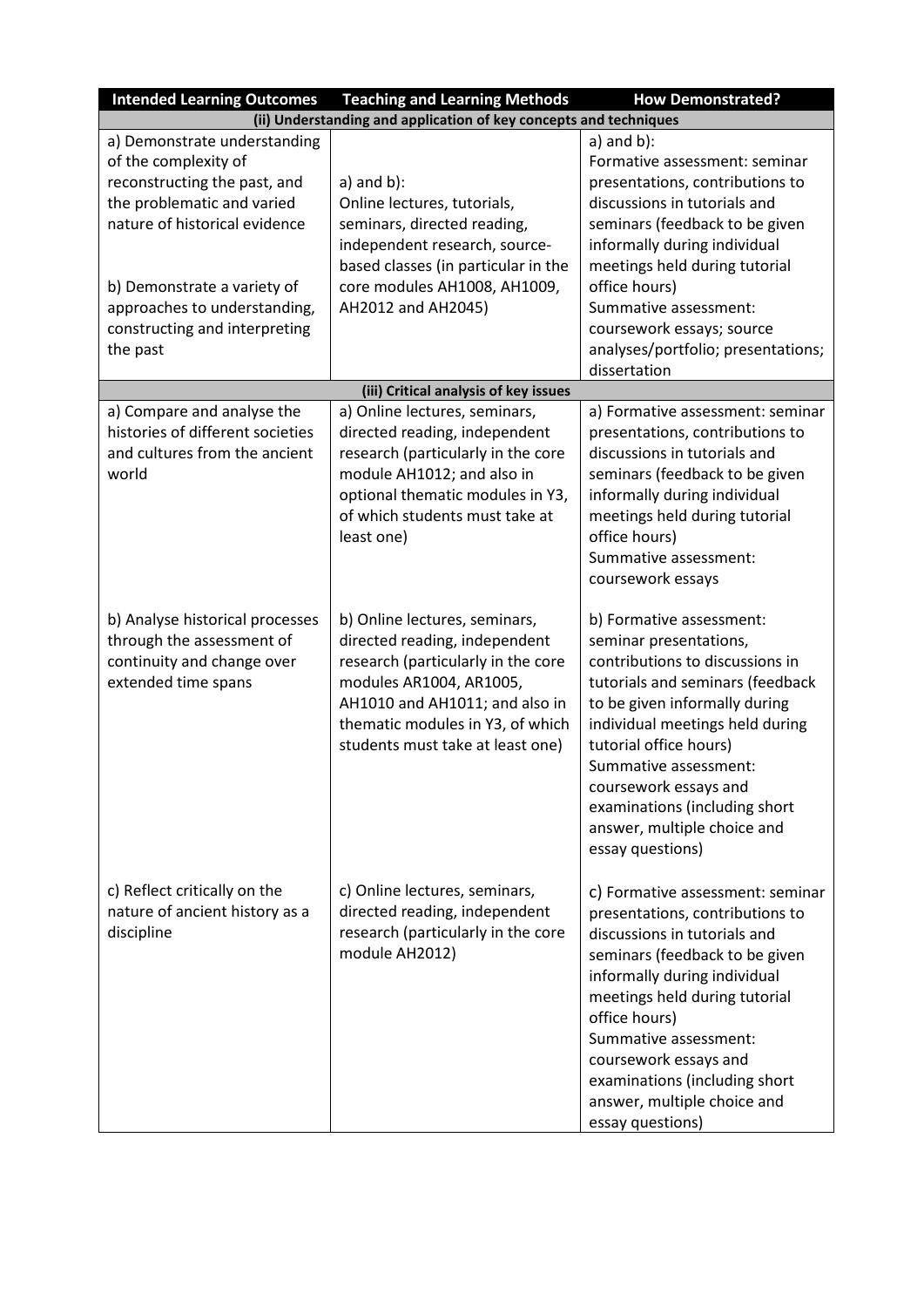| <b>Intended Learning Outcomes</b>                                                                                                          | <b>Teaching and Learning Methods</b>                                                                                                                                                | <b>How Demonstrated?</b>                                                                                                                                                                                                                                                                                                                             |
|--------------------------------------------------------------------------------------------------------------------------------------------|-------------------------------------------------------------------------------------------------------------------------------------------------------------------------------------|------------------------------------------------------------------------------------------------------------------------------------------------------------------------------------------------------------------------------------------------------------------------------------------------------------------------------------------------------|
| (iv)                                                                                                                                       | Clear and concise presentation of material                                                                                                                                          |                                                                                                                                                                                                                                                                                                                                                      |
| Present critical arguments in a<br>variety of written and oral<br>formats                                                                  | Online lectures, seminars (in<br>particular during dedicated skills<br>sessions embedded within the<br>core modules AH2045, AH3056<br>and AH3057)                                   | Formative assessment: seminar<br>presentations (feedback to be<br>given informally during individual<br>meetings held during tutorial<br>office hours)<br>Summative assessment:<br>coursework essays; source<br>analyses/portfolio; presentations;<br>examinations (including short<br>answer, multiple-choice and<br>essay questions); dissertation |
|                                                                                                                                            | (v) Critical appraisal of evidence with appropriate insight                                                                                                                         |                                                                                                                                                                                                                                                                                                                                                      |
| a) Develop and sustain<br>arguments, formulating<br>appropriate questions and<br>utilising evidence                                        | a) Online lectures, seminars,<br>tutorials, directed reading,<br>independent research (in<br>particular in the core modules<br>AH2045, AH3056 and AH3057)                           | a) Formative assessment: seminar<br>presentations (feedback to be<br>given informally during individual<br>meetings held during tutorial<br>office hours)<br>Summative assessment:<br>coursework essays, dissertation                                                                                                                                |
| b) Read, analyse, and reflect<br>critically and contextually on<br>texts and other source<br>materials for the study of<br>ancient history | b) Online lectures, seminars,<br>tutorials, source-based classes,<br>directed reading, independent<br>research (in particular on the<br>core modules AH1008, AH1009,<br>and AH2045) | b) Formative assessment:<br>discussion in class (feedback to<br>be given informally during<br>individual meetings held during<br>tutorial office hours)<br>Summative assessment: source<br>analyses/portfolios                                                                                                                                       |
|                                                                                                                                            | (vi) Other discipline specific competencies                                                                                                                                         |                                                                                                                                                                                                                                                                                                                                                      |
| Design, research and present a<br>sustained and independently<br>conceived piece of critical<br>writing                                    | Seminars, tutorials (in particular<br>during dedicated skills sessions<br>embedded into the core modules<br>AH2045, AH3056 and AH3057)                                              | Formative assessment: discussion<br>in class and tutorials (feedback to<br>be given informally during<br>individual meetings held during<br>tutorial office hours)<br>Summative assessment: source<br>portfolio; dissertation                                                                                                                        |
|                                                                                                                                            | (b) Transferable skills                                                                                                                                                             |                                                                                                                                                                                                                                                                                                                                                      |
|                                                                                                                                            | (i) Oral communication                                                                                                                                                              |                                                                                                                                                                                                                                                                                                                                                      |
| a) Demonstrate clarity, fluency<br>and coherence in oral<br>expression<br>b) Participate effectively in<br>group discussions               | $a)$ and $b)$<br>Seminars, tutorials, source-based<br>classes (in particular in the core<br>modules AH1013 and AH2045)                                                              | $a)$ and $b)$<br>Formative assessment: seminar<br>presentations, contributions to<br>discussions in tutorials and<br>seminars (feedback to be given<br>informally during individual<br>meetings held during tutorial<br>office hours)<br>Summative assessment:<br>presentations                                                                      |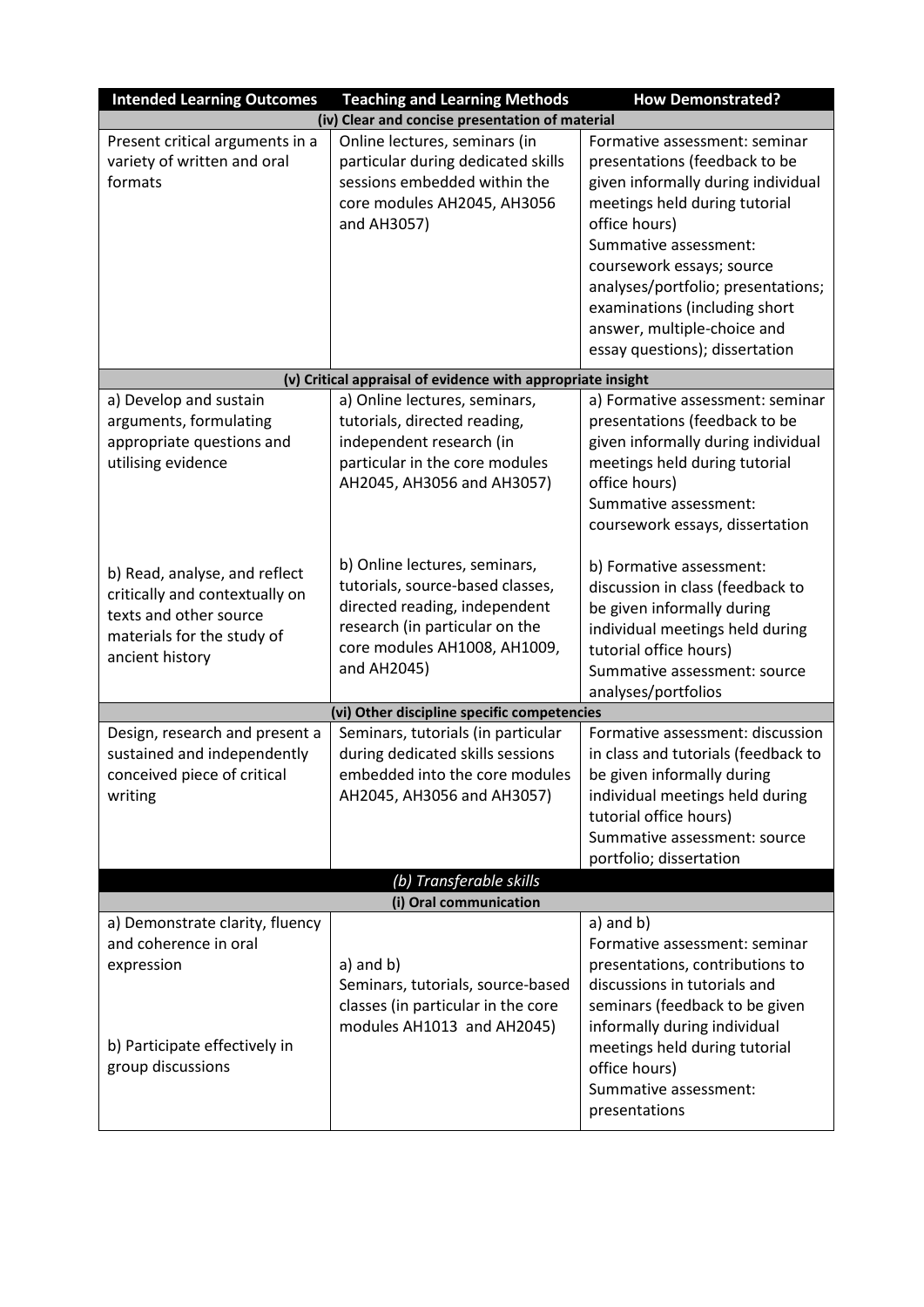| <b>Intended Learning Outcomes</b><br><b>Teaching and Learning Methods</b><br><b>How Demonstrated?</b> |                                                                      |                                                                |  |  |  |  |  |  |  |
|-------------------------------------------------------------------------------------------------------|----------------------------------------------------------------------|----------------------------------------------------------------|--|--|--|--|--|--|--|
|                                                                                                       | (ii) Written communication                                           |                                                                |  |  |  |  |  |  |  |
| a) Develop and sustain                                                                                | a) and b)                                                            | $a)$ and $b)$                                                  |  |  |  |  |  |  |  |
| arguments in a variety of                                                                             | Online lectures, seminars,                                           | Summative assessment:                                          |  |  |  |  |  |  |  |
| literary forms                                                                                        | directed reading, independent                                        | coursework essays; source                                      |  |  |  |  |  |  |  |
|                                                                                                       | research (in particular during                                       | analyses/portfolio; examinations                               |  |  |  |  |  |  |  |
| b) Demonstrate clarity, fluency                                                                       | dedicated sessions embedded in                                       | (including short answer, multiple-                             |  |  |  |  |  |  |  |
| and coherence in written                                                                              | the core modules AH2012,                                             | choice and essay questions);                                   |  |  |  |  |  |  |  |
| expression                                                                                            | AH3056 and AH3057)                                                   | dissertation                                                   |  |  |  |  |  |  |  |
|                                                                                                       | (iii) Information technology                                         |                                                                |  |  |  |  |  |  |  |
| Use IT effectively to support                                                                         | Online lectures, seminars (in                                        | Formative assessment: seminar                                  |  |  |  |  |  |  |  |
| historical studies, including for                                                                     | particular during dedicated                                          | presentations (feedback to be                                  |  |  |  |  |  |  |  |
| bibliographic and archive                                                                             | sessions embedded in the core                                        | given informally during individual                             |  |  |  |  |  |  |  |
| searches, data analysis and in                                                                        | modules AH2045, AH3056 and                                           | meetings held during tutorial                                  |  |  |  |  |  |  |  |
| the written and visual                                                                                | AH3057)                                                              | office hours)                                                  |  |  |  |  |  |  |  |
| presentation of evidence                                                                              |                                                                      | Summative assessment:                                          |  |  |  |  |  |  |  |
|                                                                                                       |                                                                      | coursework essays; source                                      |  |  |  |  |  |  |  |
|                                                                                                       |                                                                      | analyses/portfolio; presentations;                             |  |  |  |  |  |  |  |
|                                                                                                       |                                                                      | dissertation                                                   |  |  |  |  |  |  |  |
|                                                                                                       | (iv) Numeracy                                                        |                                                                |  |  |  |  |  |  |  |
| Analyse data using basic                                                                              | Online lectures, seminars (in                                        | Summative assessment:                                          |  |  |  |  |  |  |  |
| statistical and graphical                                                                             | particular in the core module                                        | coursework essays; dissertation                                |  |  |  |  |  |  |  |
| techniques                                                                                            | AH2012, and in dedicated skills                                      |                                                                |  |  |  |  |  |  |  |
|                                                                                                       | sessions embedded in the core                                        |                                                                |  |  |  |  |  |  |  |
|                                                                                                       | modules AH3056 and AH3057)                                           |                                                                |  |  |  |  |  |  |  |
| Be able to work                                                                                       | (v) Team working                                                     |                                                                |  |  |  |  |  |  |  |
| collaboratively, recognising                                                                          | Seminars, source-based classes<br>(in particular in the core modules | Formative assessment: group<br>work in seminars; contributions |  |  |  |  |  |  |  |
| the value of working closely                                                                          | AH1008, AH1009, AH1013 and                                           | to discussions in tutorials and                                |  |  |  |  |  |  |  |
| with others                                                                                           | AH2045)                                                              | seminars (feedback to be given                                 |  |  |  |  |  |  |  |
|                                                                                                       |                                                                      | informally during individual                                   |  |  |  |  |  |  |  |
|                                                                                                       |                                                                      | meetings held during tutorial                                  |  |  |  |  |  |  |  |
|                                                                                                       |                                                                      | office hours)                                                  |  |  |  |  |  |  |  |
|                                                                                                       |                                                                      | Summative assessment: group                                    |  |  |  |  |  |  |  |
|                                                                                                       |                                                                      | presentation                                                   |  |  |  |  |  |  |  |
|                                                                                                       | (vi) Problem solving                                                 |                                                                |  |  |  |  |  |  |  |
| Address problems by selecting                                                                         | Seminars, directed reading,                                          | Formative assessment: problem-                                 |  |  |  |  |  |  |  |
| and deploying a range of                                                                              | independent research (in                                             | solving exercises in seminars                                  |  |  |  |  |  |  |  |
| relevant evidence and                                                                                 | particular in the core modules                                       | (feedback to be given informally                               |  |  |  |  |  |  |  |
| information                                                                                           | AH1013, AH3056 and AH3057)                                           | during individual meetings held                                |  |  |  |  |  |  |  |
|                                                                                                       |                                                                      | during tutorial office hours)                                  |  |  |  |  |  |  |  |
|                                                                                                       |                                                                      | Summative assessment:                                          |  |  |  |  |  |  |  |
|                                                                                                       |                                                                      | coursework essays; dissertation                                |  |  |  |  |  |  |  |
|                                                                                                       | (vii) Information handling                                           |                                                                |  |  |  |  |  |  |  |
| Select, gather, organise, and                                                                         | Online lectures, seminars,                                           | Formative assessment: seminar                                  |  |  |  |  |  |  |  |
| deploy relevant evidence and                                                                          | directed reading, independent                                        | presentations (feedback to be                                  |  |  |  |  |  |  |  |
| information                                                                                           | research (in particular in the core                                  | given informally during individual                             |  |  |  |  |  |  |  |
|                                                                                                       | modules AH2045, AH3056 and                                           | meetings held during tutorial                                  |  |  |  |  |  |  |  |
|                                                                                                       | AH3057)                                                              | office hours)                                                  |  |  |  |  |  |  |  |
|                                                                                                       |                                                                      | Summative assessment:                                          |  |  |  |  |  |  |  |
|                                                                                                       |                                                                      | coursework essays; source                                      |  |  |  |  |  |  |  |
|                                                                                                       |                                                                      | analyses/portfolio; presentations;                             |  |  |  |  |  |  |  |
|                                                                                                       |                                                                      | dissertation                                                   |  |  |  |  |  |  |  |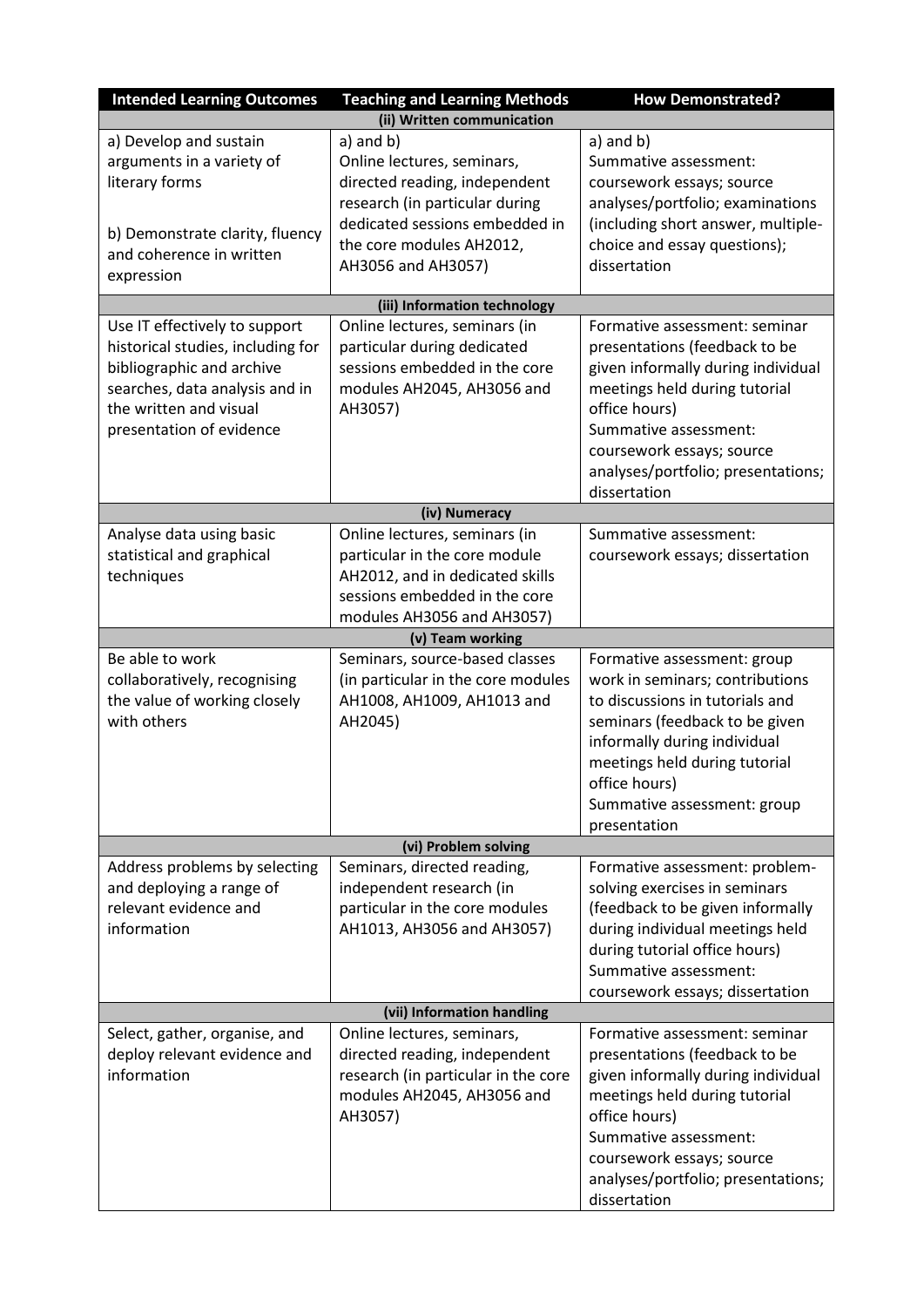| <b>Intended Learning Outcomes</b>                                                                                   | <b>How Demonstrated?</b>                                                                                  |                                                                                                                                                                                                                                                                         |
|---------------------------------------------------------------------------------------------------------------------|-----------------------------------------------------------------------------------------------------------|-------------------------------------------------------------------------------------------------------------------------------------------------------------------------------------------------------------------------------------------------------------------------|
|                                                                                                                     | (viii) Skills for lifelong learning                                                                       |                                                                                                                                                                                                                                                                         |
| a) Demonstrate intellectual<br>independence through the<br>setting of research tasks and<br>the solving of problems | $a)$ and $b)$<br>Tutorials, seminars (in particular<br>for the core modules AH2045,<br>AH3056 and AH3057) | a) Formative assessment:<br>discussion during tutorials<br>(feedback to be given either<br>immediately, or informally during<br>individual meetings held during<br>tutorial office hours as<br>appropriate).<br>Summative assessment: source<br>portfolio; dissertation |
| b) Reflect upon own learning<br>and achievements and plan for<br>personal, educational and<br>career development    |                                                                                                           | b) Formative assessment:<br>discussion during tutorial<br>sessions; curriculum vitae                                                                                                                                                                                    |

## **10. Progression points:**

This programme will follow the standard progression rules, as set out by Senate Regulation 5: regulations governing undergraduate programmes of study:

## <http://www2.le.ac.uk/offices/sas2/regulations/documents/senatereg5-undergraduates>

In cases where a student has failed to meet a requirement to progress he or she will be required to withdraw from the course. Students may transfer into the second year of the programme from Ancient History joint honours programmes (Ancient History and Archaeology, or Ancient History and History). Similarly, students may transfer into the second year from a related discipline subject to the same requirements.

## **11. Scheme of Assessment**

The programme complies with the standard scheme of award and classification set out in Senate [Regulation 5.](http://www2.le.ac.uk/offices/sas2/regulations/documents/senatereg5-undergraduates)

## **12. Special features:**

- This programme features a practical element attached to a first year core module, consisting of two museum visits.
- It also offers students the opportunity to take up a work placement in a school through an optional module in the third year.
- Students have the option of a Year Abroad. The School participates in two exchange schemes: the first is based on a network of European universities (Erasmus scheme), the second involves links with Canadian and Australian Universities (Study Abroad Scheme).

## **13. Indications of programme quality**

Our research is regularly classed as 'world-leading' or 'internationally excellent', placing us in the top half-dozen Ancient History and Archaeology departments in the UK. We deliver undergraduate and master's teaching to the highest standards with National Student Survey feedback indicating outstanding student satisfaction.

Graduates of the existing joint honours degree programmes in Ancient History take postgraduate taught courses and pursue research degrees at Leicester and many other universities; and many enter graduate employment soon after graduation. Feedback from existing and past students on existing joint honours programmes in Ancient History is extremely positive, as are external examiners' reports.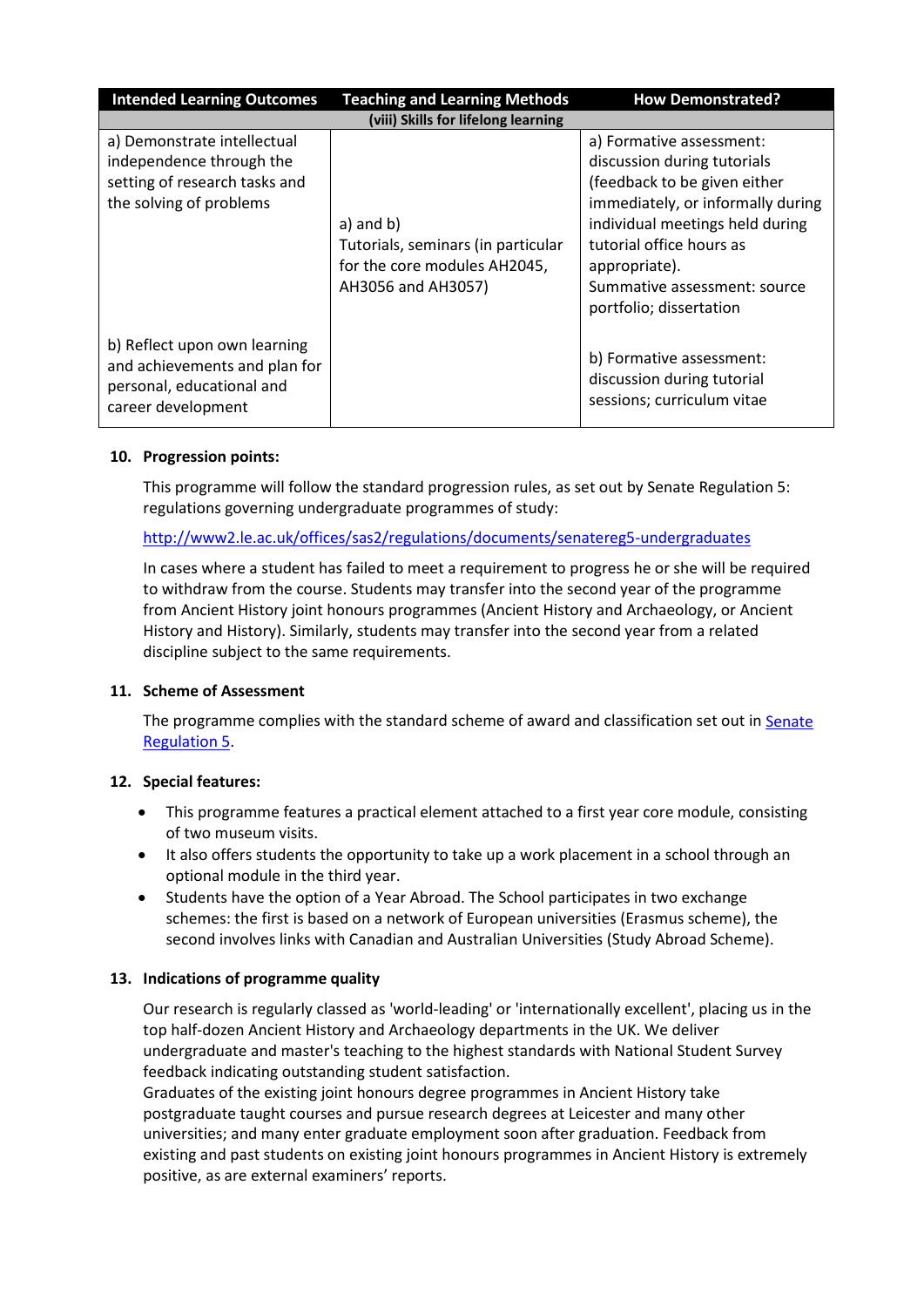Programme quality will be maintained by regular reflection on and review of programme aims and delivery. This will be done though the standard Annual Development Review and Periodic Development Review procedures as laid down by the University. Modules are also reviewed annually within the School of Archaeology and Ancient History, using student feedback from official feedback forms as well as from the Joint Student-Staff Committee.

## **14. External Examiner(s) reports**

To be included following receipt of the first report.

Details of recent examiners' reports for the existing joint honours programmes in Ancient History can be found here: https://exampapers.le.ac.uk/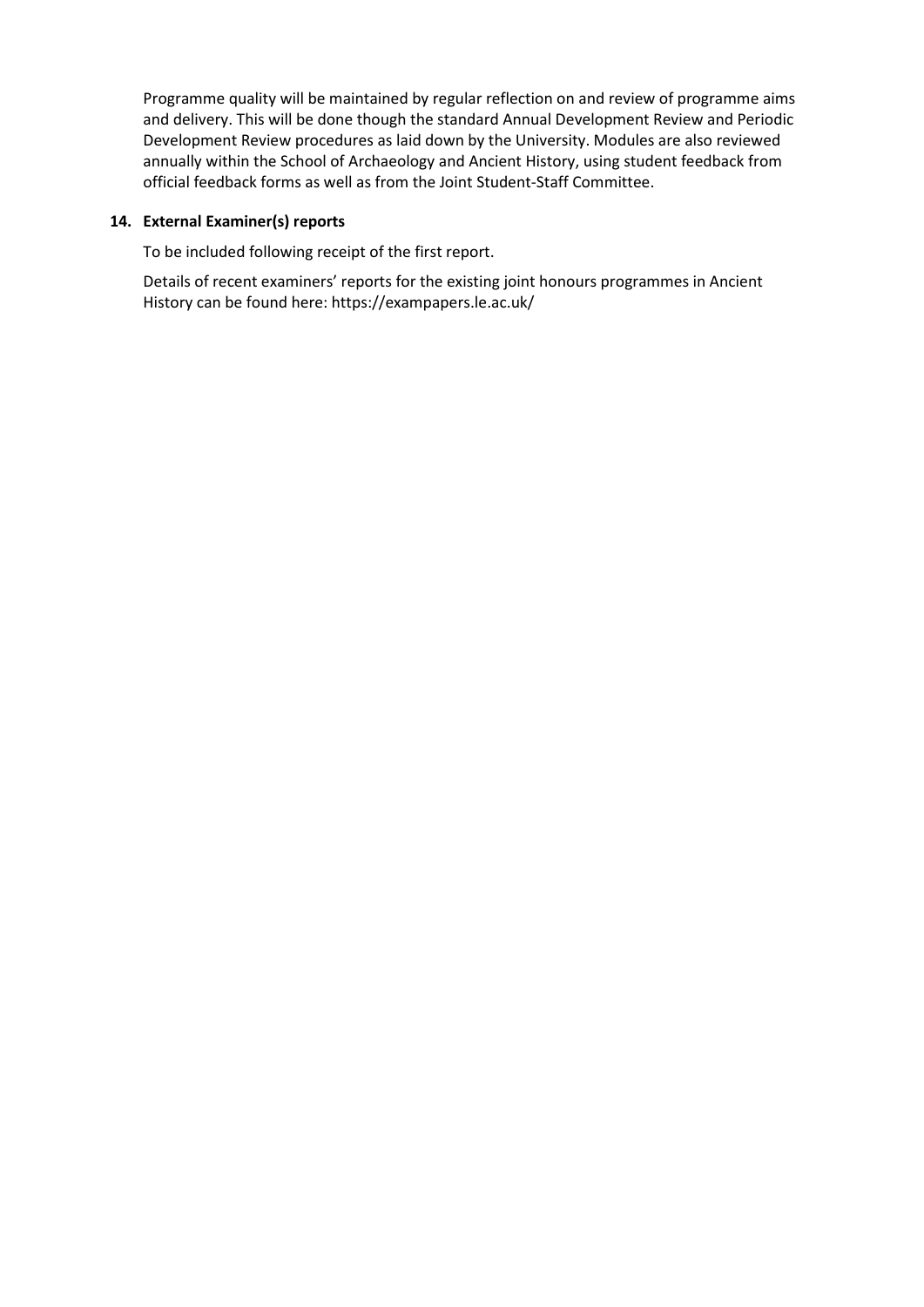# **BA ANCIENT HISTORY**

#### **FIRST YEAR MODULES**

**SEMESTER 1**

|                                            |                                 | <b>Credits</b> |
|--------------------------------------------|---------------------------------|----------------|
| Approaching Ancient Evidence (Roman)       |                                 | (15)           |
| Introduction to Roman History              |                                 | (15)           |
| Introduction to World Archaeology BC       |                                 | (15)           |
| The Ancient World Beyond the Mediterranean |                                 | (15)           |
|                                            | <b>Semester</b><br><b>Total</b> | 60             |
| <b>SEMESTER 2</b>                          |                                 |                |
|                                            |                                 | <b>Credits</b> |
| Approaching Ancient Evidence (Greek)       |                                 | (15)           |
| Introduction to Greek History              |                                 | (15)           |
| Introduction to World Archaeology AD       |                                 | (15)           |
| Introduction to Classical Culture          |                                 | (15)           |
|                                            | <b>Semester</b><br><b>Total</b> | 60             |
|                                            |                                 |                |

#### **SECOND YEAR MODULES**

**SEMESTER 1 Core Modules Credits** AH2012 Sources, Methods and Theory for Ancient History (15) **Optional Modules** 45 credits of approved Ancient History or Archaeology options 45 AH2022 Classical and Hellenistic Greek States (15) AH2037 The Ancient Near East (15) AH2041 Roman Religion (15) AH2046 Political Animals (15) AR2046 Archaeology of the Roman Empire (15) **Semester Total 60 SEMESTER 2**

| <b>Core Modules</b>     |                | <b>Credits</b> |
|-------------------------|----------------|----------------|
| AH2045                  | Source Project | (15)           |
| <b>Optional Modules</b> |                |                |

45 credits of approved Ancient History or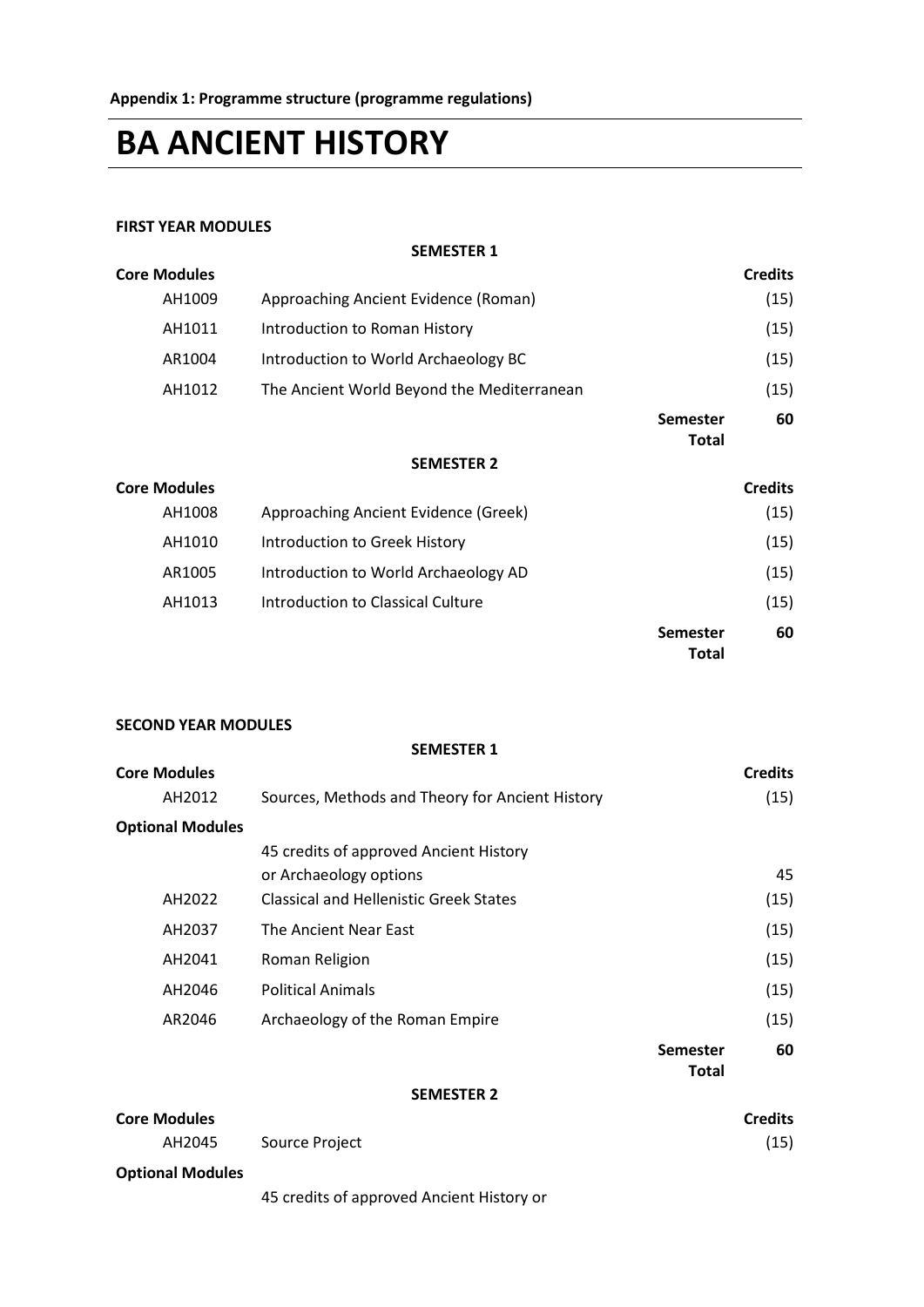|        | Archaeology options:                          |                                 | 45   |
|--------|-----------------------------------------------|---------------------------------|------|
| AH2027 | The Latin World: Ancient, Medieval and Modern |                                 | (15) |
| AH2023 | The Roman Principate                          |                                 | (15) |
| AH2044 | Greek History in 40 Lives                     |                                 | (15) |
| AR2036 | <b>Heritage Skills</b>                        |                                 | (15) |
| AR2043 | The Medieval Mediterranean World              |                                 | (15) |
|        |                                               | <b>Semester</b><br><b>Total</b> | 60   |

## **THIRD YEAR MODULES**

## **SEMESTER 1**

| <b>Core Modules</b>     |                                                                         | <b>Credits</b> |
|-------------------------|-------------------------------------------------------------------------|----------------|
| AH3056                  | Dissertation I                                                          | (15)           |
| <b>Optional Modules</b> |                                                                         |                |
|                         | 45 credits of approved options in Ancient History and/or<br>Archaeology |                |
| AH3060                  | Households and Domesticity in the Roman World                           | (15)           |
| AH3079                  | Textiles, Dress and Identity in the Roman World                         | (15)           |
| AH3082                  | <b>Great Greek Monuments</b>                                            | (15)           |
| AR3012                  | Early Christian Europe                                                  | (15)           |
| AR3054                  | Warfare and Violence in Antiquity                                       | (15)           |

#### **Semester 60 Total**

# **SEMESTER 2**

| <b>Core Modules</b>     |                                                                         |                                 | <b>Credits</b> |
|-------------------------|-------------------------------------------------------------------------|---------------------------------|----------------|
| AH3057                  | Dissertation II                                                         |                                 | (30)           |
| <b>Optional Modules</b> |                                                                         |                                 |                |
|                         | 30 credits of approved options in Ancient History and/or<br>Archaeology |                                 | 30             |
| AH3015                  | Sparta                                                                  |                                 | (15)           |
| AH3062                  | Greek and Roman Art                                                     |                                 | (15)           |
| AH3080                  | The Roman Labyrinth: Crete Under the Emperors                           |                                 | (15)           |
| AH3081                  | Fall of the Roman Republic                                              |                                 | (15)           |
| AR3070                  | Archaeology/Ancient History in Education                                |                                 | (15)           |
|                         |                                                                         | <b>Semester</b><br><b>Total</b> | 60             |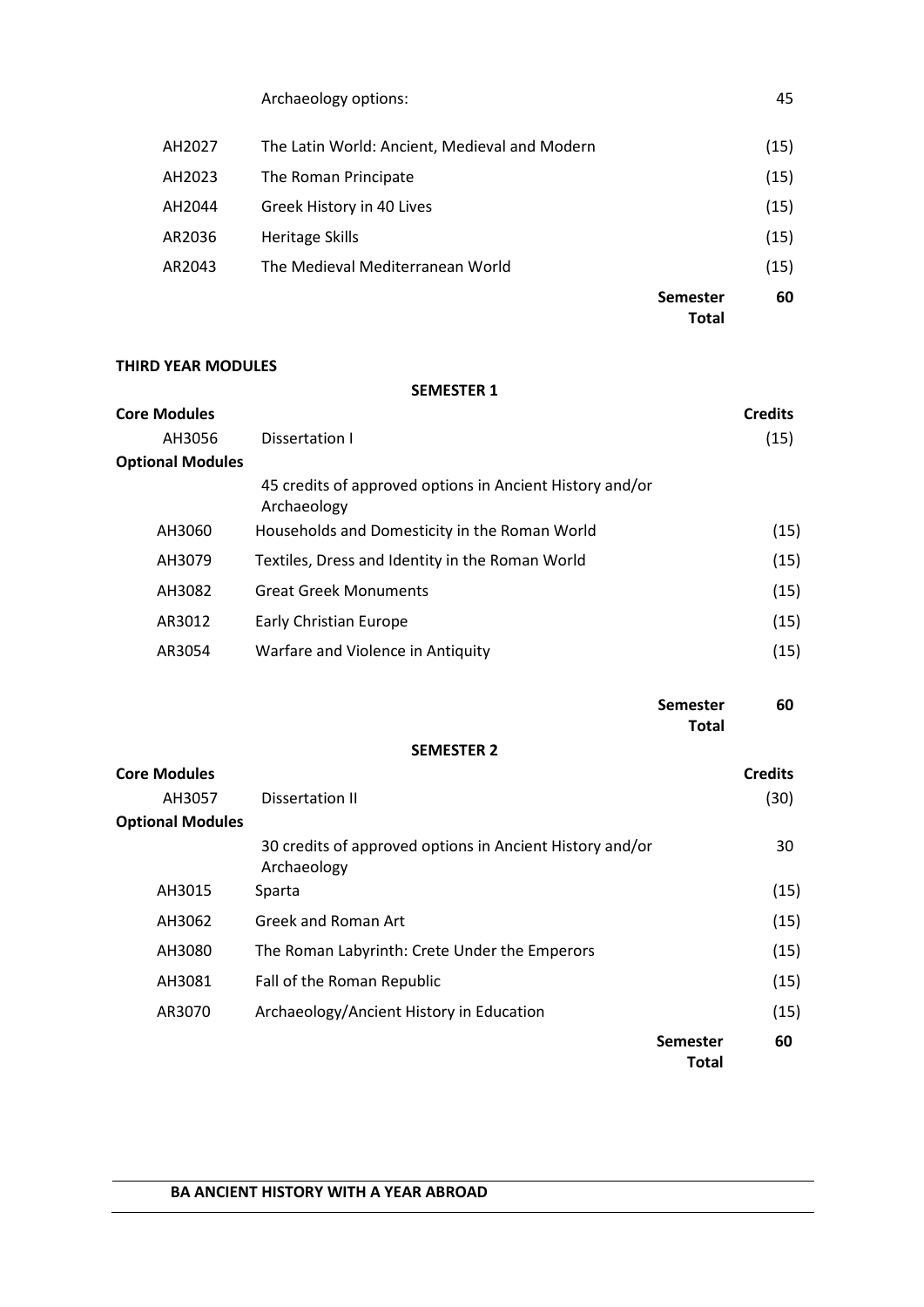The above four-year degree is also available. Students may only enter the four-year variant of the relevant three-year programme on the recommendation of the exchange programme coordinators and by transferring at the end of the first year. Transfer is conditional on successful completion of first-year modules. The programme structure is as for first, second and final year modules for the three-year programme (above). The third year is spent abroad at an approved partner institution.

#### **FIRST, SECOND AND FOURTH YEAR MODULES**

The regulations for first, second and final year modules are as for the three-year programme (above).

## **THIRD YEAR MODULES**

Year abroad spent in the European Union (Erasmus Programme): in this year students join an approved partner university in the European Union. An equivalent range of courses to 120 Leicester credits is approved and followed and assessed by the host department. This normally includes a language module. The programme is assessed as a Four Year Programme with a year out, with the year abroad treated as the 'year out'. The year out does not count towards the final classification, but a student must pass all modules taken during the year abroad to proceed to the final year of the programme. The second and fourth years are used in determining the degree class, according to the standard scheme for three-year programmes.

Year abroad spent in North America or Australia (Study Abroad Programme): in this year students join the partner university at Calgary (Canada) or Adelaide (Australia); an equivalent range of courses to 120 Leicester credits is approved and followed and assessed by the host department. The programme is assessed as a Four Year Programme with a year out, with the year abroad treated as the 'year out'. The year out does not count towards the final classification, but a student must pass all modules taken during the year abroad to proceed to the final year of the programme. The second and fourth years are used in determining the degree class, according to the standard scheme for three-year programmes.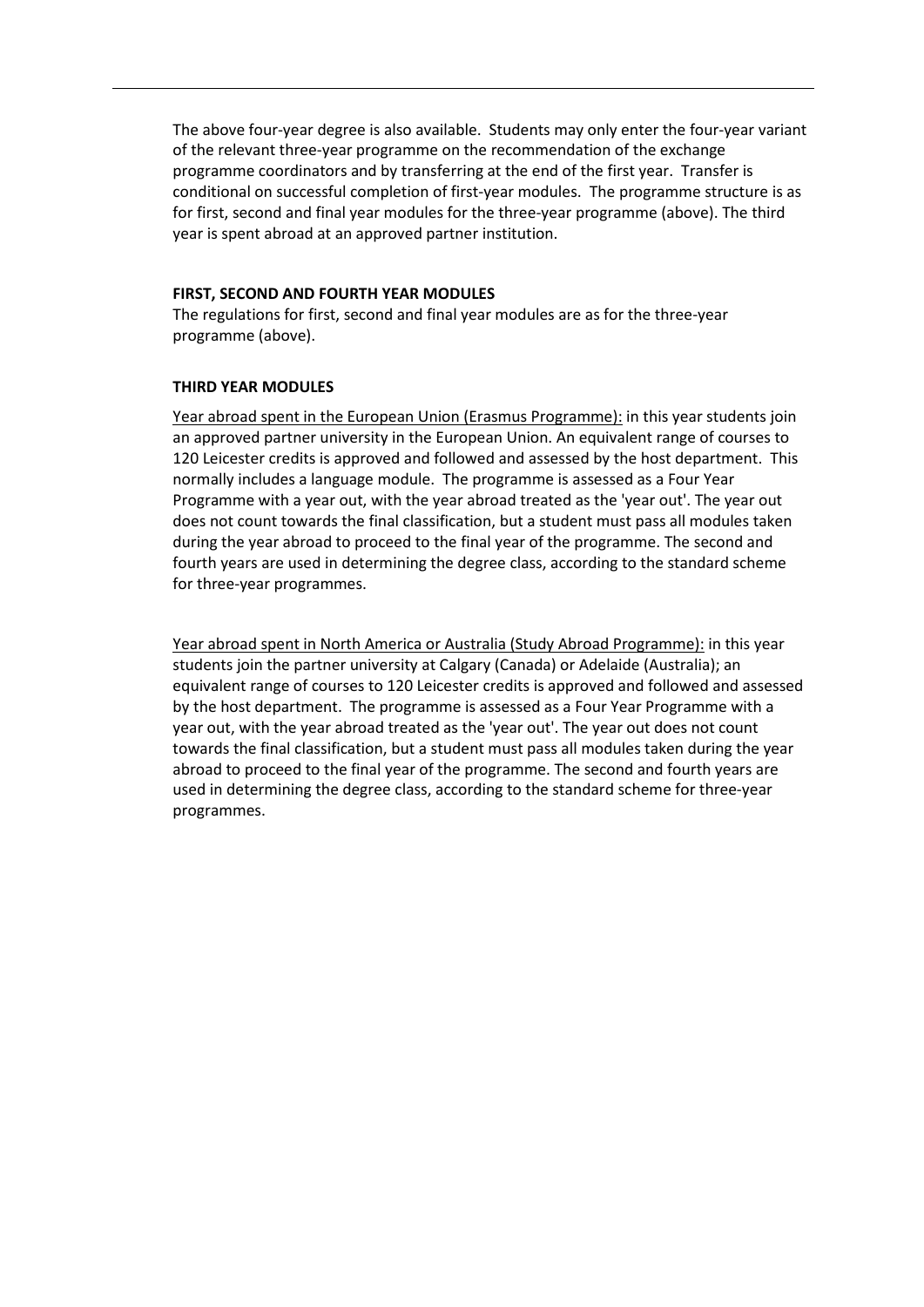# **Appendix 3: Skills matrix**

| Programme specification appendix 3                                                                                                                                                                                                                                                                                                                                                                                                                                                                                                                                                                                                                                                                                         |                                                |                                      |                                            |                                  |                                     |                                |                              |                       |                          |                       |
|----------------------------------------------------------------------------------------------------------------------------------------------------------------------------------------------------------------------------------------------------------------------------------------------------------------------------------------------------------------------------------------------------------------------------------------------------------------------------------------------------------------------------------------------------------------------------------------------------------------------------------------------------------------------------------------------------------------------------|------------------------------------------------|--------------------------------------|--------------------------------------------|----------------------------------|-------------------------------------|--------------------------------|------------------------------|-----------------------|--------------------------|-----------------------|
| <b>Skills matrix: BA Ancient History V112</b>                                                                                                                                                                                                                                                                                                                                                                                                                                                                                                                                                                                                                                                                              |                                                |                                      |                                            |                                  |                                     |                                |                              |                       |                          |                       |
| Date amended: 23rd May 2017                                                                                                                                                                                                                                                                                                                                                                                                                                                                                                                                                                                                                                                                                                |                                                |                                      |                                            |                                  |                                     |                                |                              |                       |                          |                       |
| Programme learning outcomes                                                                                                                                                                                                                                                                                                                                                                                                                                                                                                                                                                                                                                                                                                | AH1008/9<br>Grk/Latin<br>App. Anc.<br>Evidence | AH1010/10<br>11 Intro to<br>Grk/Rom. | Beyond the<br>Anc. World<br>AH10XX<br>Med. | AH10XX:<br>Classical<br>Intro to | Archaeolog<br>AR1004/10<br>05 World | Methods<br>AH 2012<br>Sources, | AH 20XX<br>Project<br>Source | AH options<br>level 2 | Dissertatio<br>$\subset$ | AH options<br>level 3 |
| $(a)$ Discipline specific knowledge and competencies                                                                                                                                                                                                                                                                                                                                                                                                                                                                                                                                                                                                                                                                       |                                                |                                      |                                            |                                  |                                     |                                |                              |                       |                          |                       |
| (i) Mastery of an appropriate body of knowledge                                                                                                                                                                                                                                                                                                                                                                                                                                                                                                                                                                                                                                                                            |                                                |                                      |                                            |                                  |                                     |                                |                              |                       |                          |                       |
| QAA benchmark A1: acquire an understanding of another<br>culture, whether focused on its literature, thought, art and<br>religion, or its history and political and social organisation, or<br>its material culture; demonstrated a critical engagement with<br>it; and developed an informed sense of the similarities and<br>differences between it and our own culture<br>QAA benchmark A2: a broad knowledge, developed within a<br>coherent framework, of complementary subjects, drawn from<br>such fields as language, literature, linguistics, philosophy,<br>history, art and archaeology, or theme-based topics which<br>cross the boundaries between them (such as religion and<br>gender studies), and periods | X<br>X                                         | X                                    | X                                          | X<br>X                           | X<br>X                              | X<br>X                         | X<br>X                       | X<br>X                | X<br>X                   | X<br>X                |
| (ii) Understanding and application of key concepts and<br>techniques                                                                                                                                                                                                                                                                                                                                                                                                                                                                                                                                                                                                                                                       |                                                |                                      |                                            |                                  |                                     |                                |                              |                       |                          |                       |
| QAA benchmark A3: knowledge of and be familiar with an<br>appropriate and diverse range of primary materials, such as<br>literary, philosophical and historical texts, art objects,<br>archaeological evidence, inscriptions, newspapers, sound<br>recordings and other digital media.                                                                                                                                                                                                                                                                                                                                                                                                                                     | X                                              | X                                    | X                                          | X                                | X                                   | X                              | X                            | X                     | X                        | X                     |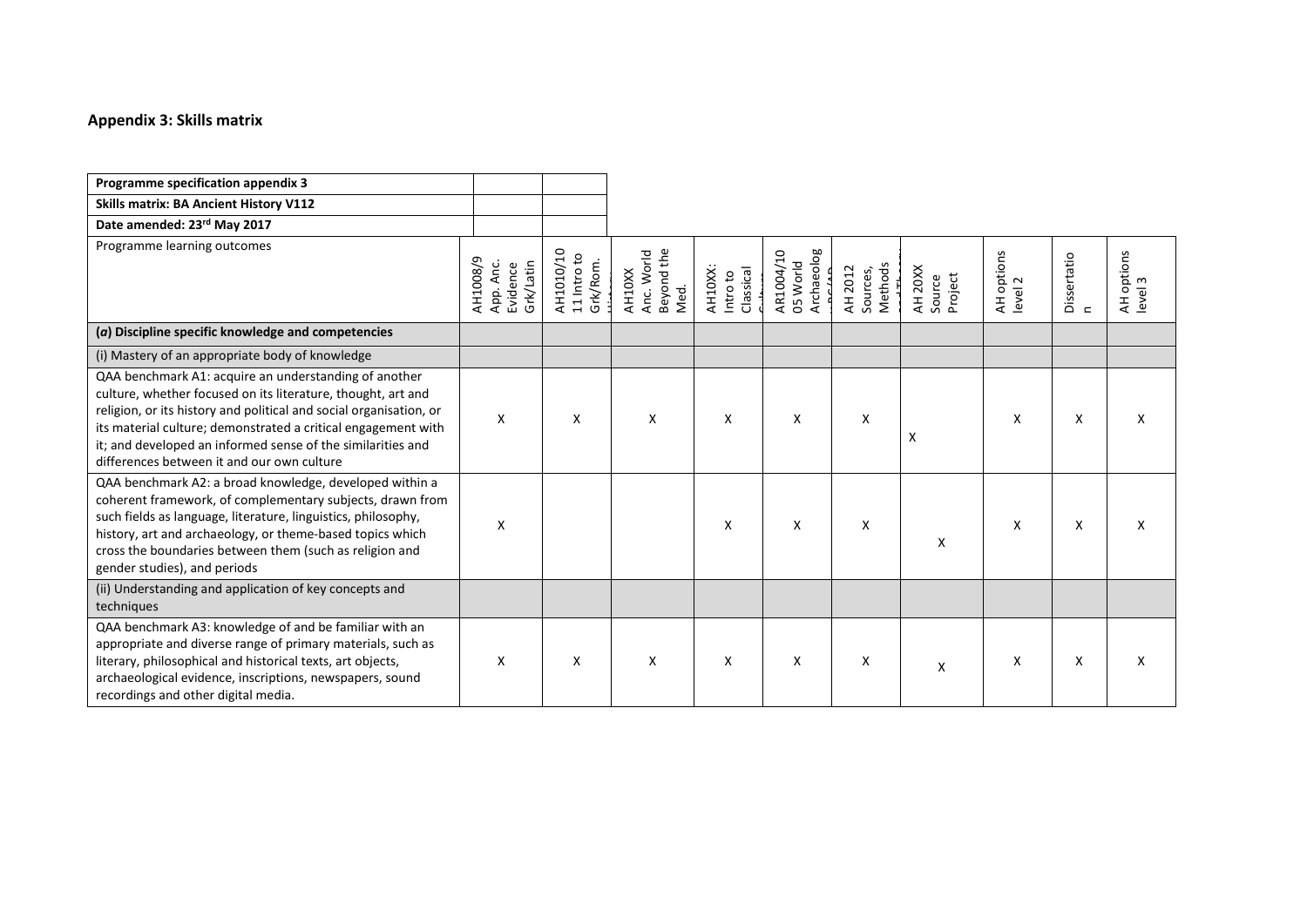| QAA benchmark A4: command of a range of techniques and<br>methodologies, including some or all of the following:<br>bibliographical and library research skills, skills in reading and<br>textual analysis, a range of historical methodologies including<br>skills in analysing statements and making use of fragmentary<br>evidence, the capacity to use databases and electronic<br>resources, the visual skills characteristic of art criticism, the<br>use of statistics (for example in archaeology), philosophical<br>argument and analysis, an analytical grasp of language, skills<br>in translation from and/or into Greek (ancient, medieval or<br>modern) and/or Latin | Χ            |   |   | X | X | $\mathsf{x}$ |                    | X | X | X |
|------------------------------------------------------------------------------------------------------------------------------------------------------------------------------------------------------------------------------------------------------------------------------------------------------------------------------------------------------------------------------------------------------------------------------------------------------------------------------------------------------------------------------------------------------------------------------------------------------------------------------------------------------------------------------------|--------------|---|---|---|---|--------------|--------------------|---|---|---|
| (iii) Critical analysis of key issues                                                                                                                                                                                                                                                                                                                                                                                                                                                                                                                                                                                                                                              |              |   |   |   |   |              |                    |   |   |   |
| QAA benchmark A5: an understanding of a range of<br>viewpoints on problems of interpretation and evaluation, and<br>an ability to adopt a variety of critical approaches to them<br>drawn across the subject area                                                                                                                                                                                                                                                                                                                                                                                                                                                                  | X            | X | X | X | X | x            | X                  | X | X | X |
| (iv) Clear and concise presentation of material                                                                                                                                                                                                                                                                                                                                                                                                                                                                                                                                                                                                                                    |              |   |   |   |   |              |                    |   |   |   |
| QAA benchmark A6: acquired a level of intellectual<br>independence necessary to research classical subjects, to<br>formulate clear arguments based on classical subject matter<br>and to present the results clearly both orally and in writing                                                                                                                                                                                                                                                                                                                                                                                                                                    | X            |   |   |   |   | X            | X                  |   | X | X |
| (b) Transferable skills                                                                                                                                                                                                                                                                                                                                                                                                                                                                                                                                                                                                                                                            |              |   |   |   |   |              |                    |   |   |   |
| (i) Oral communication                                                                                                                                                                                                                                                                                                                                                                                                                                                                                                                                                                                                                                                             |              |   |   |   |   |              |                    |   |   |   |
| Demonstrate clarity, fluency and coherence in oral expression<br>of key issues                                                                                                                                                                                                                                                                                                                                                                                                                                                                                                                                                                                                     | X            |   |   | X |   | X            | X                  | Χ |   | Χ |
| Participate effectively in group discussions                                                                                                                                                                                                                                                                                                                                                                                                                                                                                                                                                                                                                                       | Χ            | X | Χ | X | X | X            | Χ                  | X |   | X |
| (ii) Written communication                                                                                                                                                                                                                                                                                                                                                                                                                                                                                                                                                                                                                                                         |              |   |   |   |   |              |                    |   |   |   |
| Develop and sustain arguments in a variety of literary forms                                                                                                                                                                                                                                                                                                                                                                                                                                                                                                                                                                                                                       | $\mathsf{X}$ | Χ | X | X | X | X            | $\pmb{\mathsf{X}}$ | X | X | X |
| Demonstrate clarity, fluency and coherence in written<br>expression of key issues                                                                                                                                                                                                                                                                                                                                                                                                                                                                                                                                                                                                  | X            | X | Χ | X | X | X            | Χ                  | X | Χ | X |
| (iii) Information technology                                                                                                                                                                                                                                                                                                                                                                                                                                                                                                                                                                                                                                                       |              |   |   |   |   |              |                    |   |   |   |
| Use IT to effectively support studies, including using IT for<br>bibliographic and archive searches at national and local level,<br>data analysis and written/visual presentation of evidence                                                                                                                                                                                                                                                                                                                                                                                                                                                                                      | X            | X | X | X | X | X            | Χ                  | X | X | X |
| (iv) Numeracy                                                                                                                                                                                                                                                                                                                                                                                                                                                                                                                                                                                                                                                                      |              |   |   |   |   |              |                    |   |   |   |
| Analyse ancient historical/archaeological data using statistical<br>and graphical techniques                                                                                                                                                                                                                                                                                                                                                                                                                                                                                                                                                                                       | X            |   | X | X |   | X            |                    | X |   | Χ |